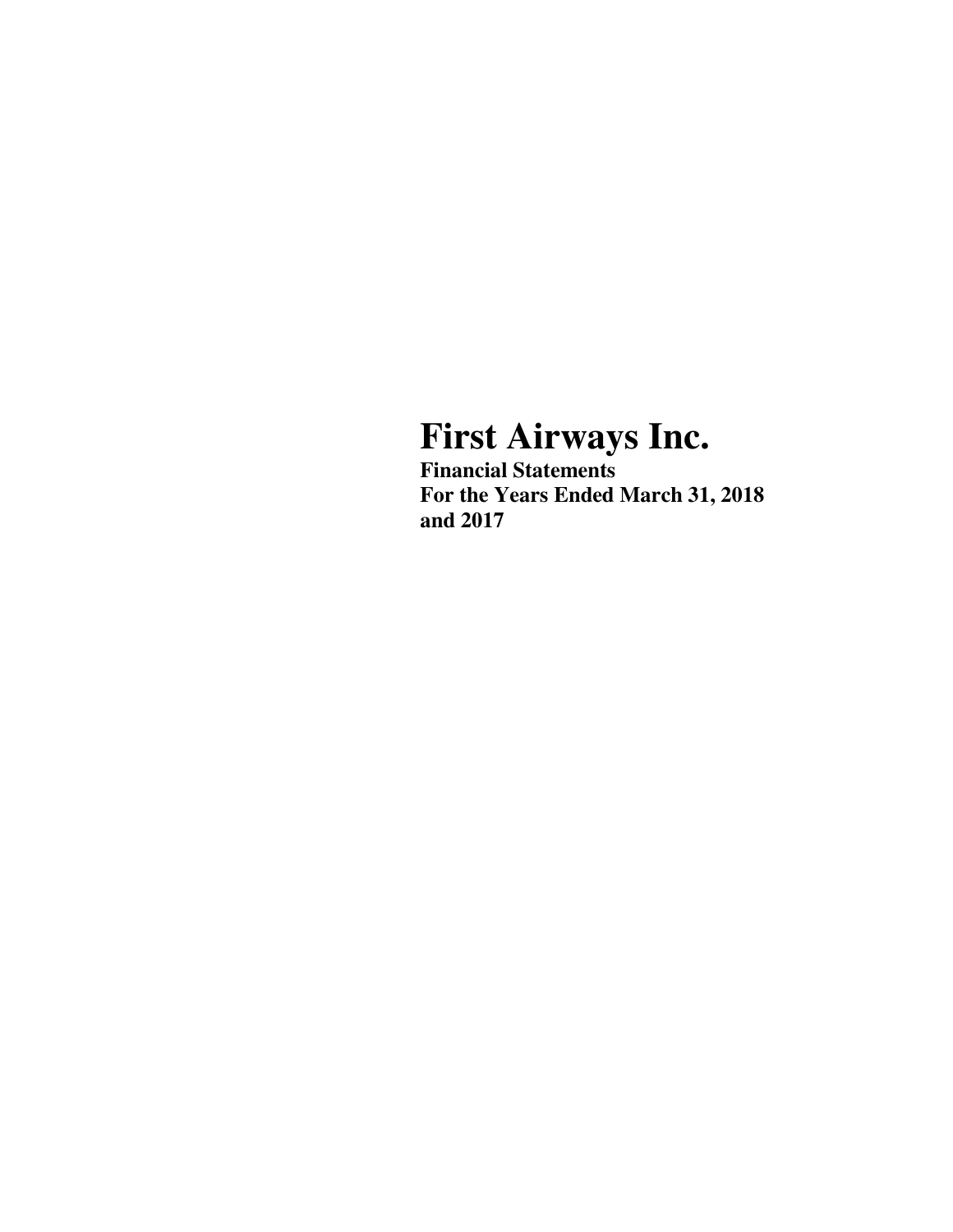| <b>Financial Statements</b> |  |
|-----------------------------|--|
|                             |  |
|                             |  |
|                             |  |
|                             |  |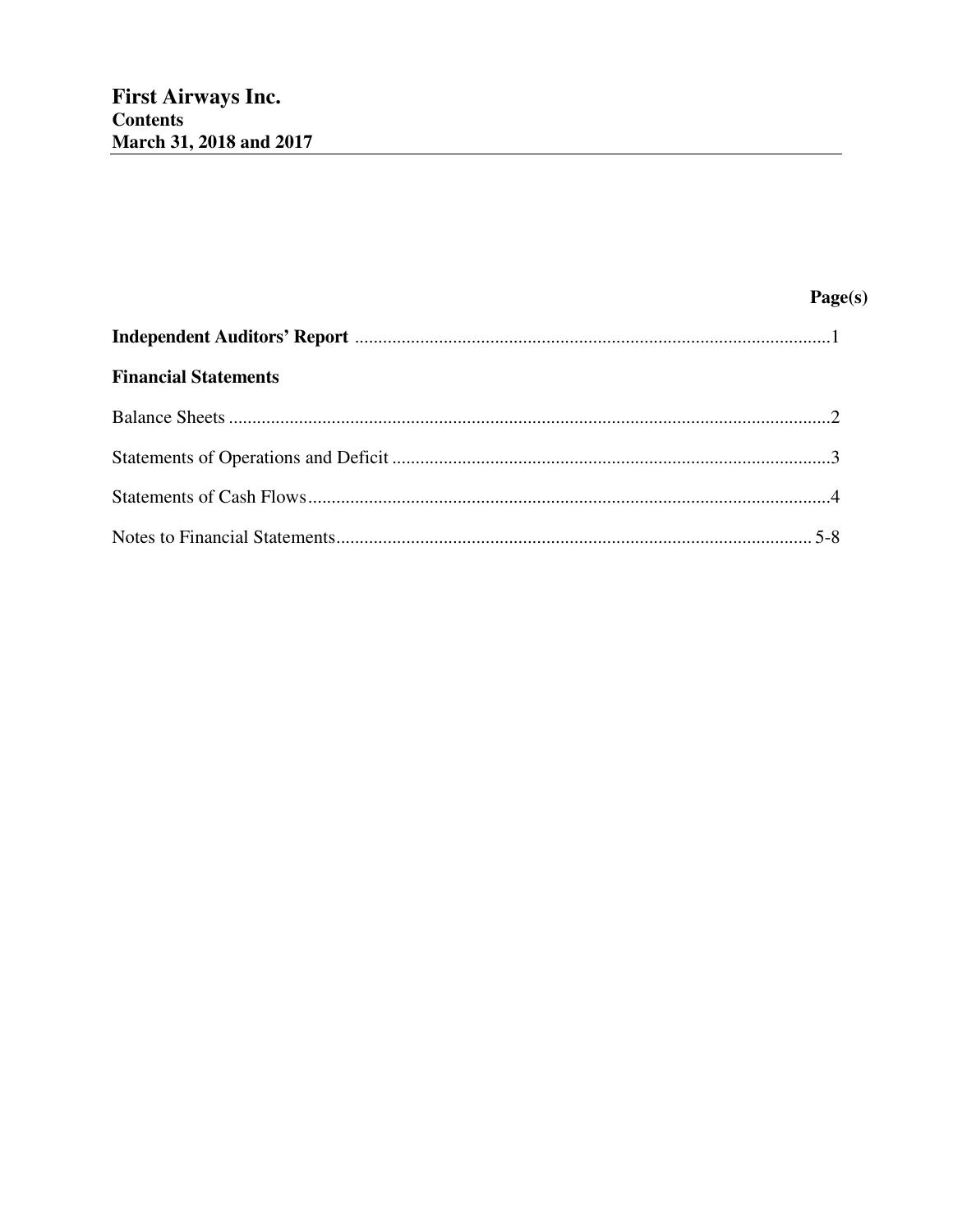**Mitesh Jain Certified Public Accountant 2 Hayloft Ln Roslyn Heights, NY 11577 Tel 718-969-3929 Fax 917-536-9747** 

#### **Independent Auditors' Report**

To the Shareholder of First Airways Inc.

We have audited the accompanying balance sheets of First Airways, Inc. (the "Company") as of March 31, 2018 and 2017, and the related statement of operations and accumulated deficit, and cash flows for the years then ended. These financial statements are the responsibility of the Company's management. Our responsibility is to express an opinion on these financial statements based on our audits.

We conducted our audits in accordance with auditing standards generally accepted in the United States of America. Those standards require that we plan and perform the audit to obtain reasonable assurance about whether the financial statements are free of material misstatement. An audit includes examining, on a test basis, evidence supporting the amounts and disclosures in the financial statements. An audit also includes assessing the accounting principles used and significant estimates made by management, as well as evaluating the overall financial statement presentation. We believe that our audits provide a reasonable basis for our opinion.

In our opinion, except for the effects of the matter discussed in the preceding paragraph, the financial statements referred to in the first paragraph present fairly, in all material respects, the financial position of First Airways, Inc as of March 31, 2018 and 2017, and the results of its operations and its cash flows for the years then ended in conformity with accounting principles generally accepted in the United States of America.

M. B. fain

New York, NY May 13, 2018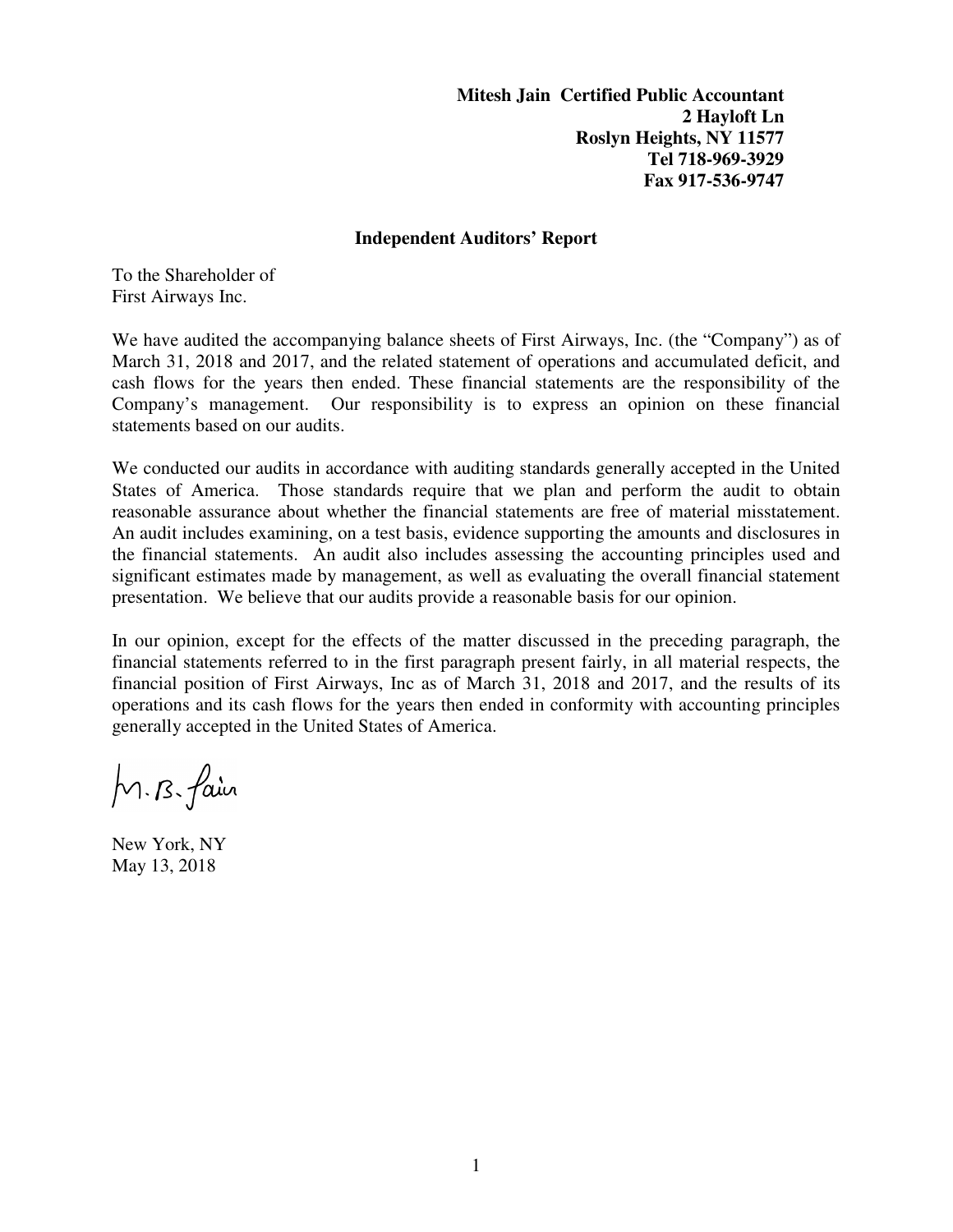## **First Airways, Inc. Balance Sheets March 31, 2018 and 2017**

|                                                                    | March 31,                |               |  |
|--------------------------------------------------------------------|--------------------------|---------------|--|
|                                                                    | 2018                     | 2017          |  |
| <b>Assets</b>                                                      |                          |               |  |
| Current assets                                                     |                          |               |  |
| Cash                                                               | \$<br>85,815             | \$<br>8,291   |  |
| Advance to creditor                                                | 41,832                   | 451,550       |  |
| Aircraft purchase option-current                                   | 37,070                   | 92,674        |  |
| Prepaid Interest                                                   |                          | 9,097         |  |
| Total current assets                                               | 164,717                  | 561,612       |  |
| Airccraft purchase option-non current                              |                          |               |  |
| <b>Total assets</b>                                                | $\mathbf{\$}$<br>164,717 | \$<br>561,612 |  |
| Liabilities and stockholder's equity<br><b>Current liabilities</b> |                          |               |  |
| Loan from bank                                                     | \$                       | \$<br>494,021 |  |
| Advance from coustmer                                              | 96,782                   |               |  |
| Total current liabilities                                          | 96,782                   | 494,021       |  |
| <b>Total liabilities</b>                                           | 96,782                   | 494,021       |  |
| Stockholder's equity                                               |                          |               |  |
| Common stock of \$1 par                                            |                          |               |  |
| 11,050,000 shares authorized                                       |                          |               |  |
| 1,150,000 shares issued and outstanding                            | 1,150,000                | 1,150,000     |  |
| Accumulated deficit                                                | (1,082,065)              | (1,082,409)   |  |
| <b>Total stockholder's equity</b>                                  | 67,935                   | 67,591        |  |
| Total liabilities and stockholder's equity                         | 164,717                  | 561,612<br>\$ |  |

The accompanying notes are an integral part of these financial statements.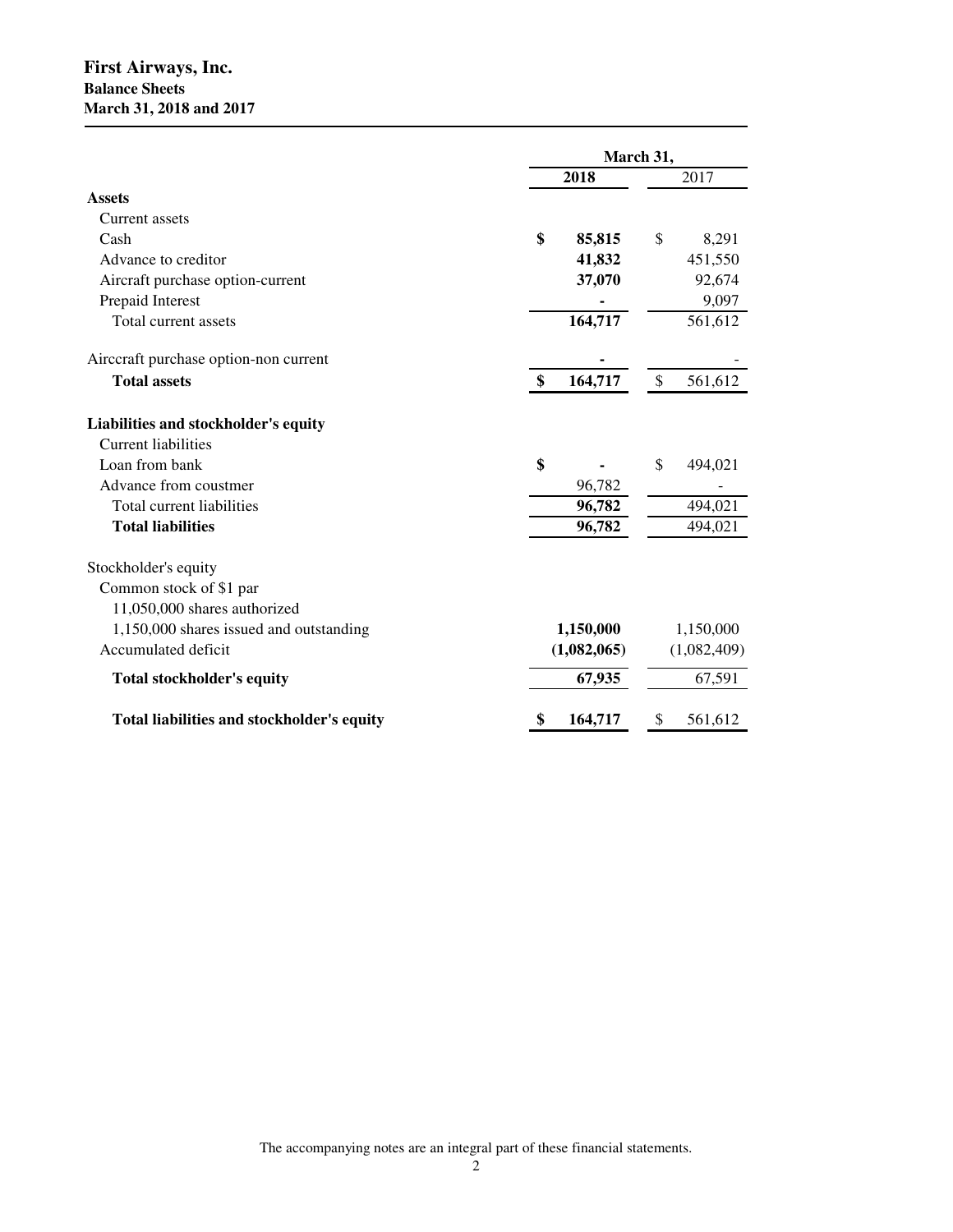## **First Airways, Inc. Statements of Operations and Accumulated Deficit March 31, 2018 and 2017**

|                                     | March 31,        |                   |  |
|-------------------------------------|------------------|-------------------|--|
|                                     | 2018             | 2017              |  |
| <b>Sale</b>                         | \$<br>2,259,954  | 269,011           |  |
| Cost of goods sold                  | 2,185,072        | 266,327           |  |
| Gross profit                        | 74,882           | 2,684             |  |
| <b>Operating expenses</b>           |                  |                   |  |
| General and administrative expenses | 61,191           | 89,795            |  |
| Interest expense                    | 9,097            | 9,725             |  |
| <b>Total cost and expenses</b>      | 70,288           | 99,520            |  |
| Loss before income tax              | 4,594            | (96, 836)         |  |
| Income taxes                        | 4,250            | 4,250             |  |
| Net income (loss)                   | 344              | (101,086)         |  |
| Accumulated deficit, beginning      | (1,082,409)      | (981, 323)        |  |
| <b>Accumulated deficit, ending</b>  | (1,082,065)<br>5 | (1,082,409)<br>\$ |  |

The accompanying notes are an integral part of these financial statements.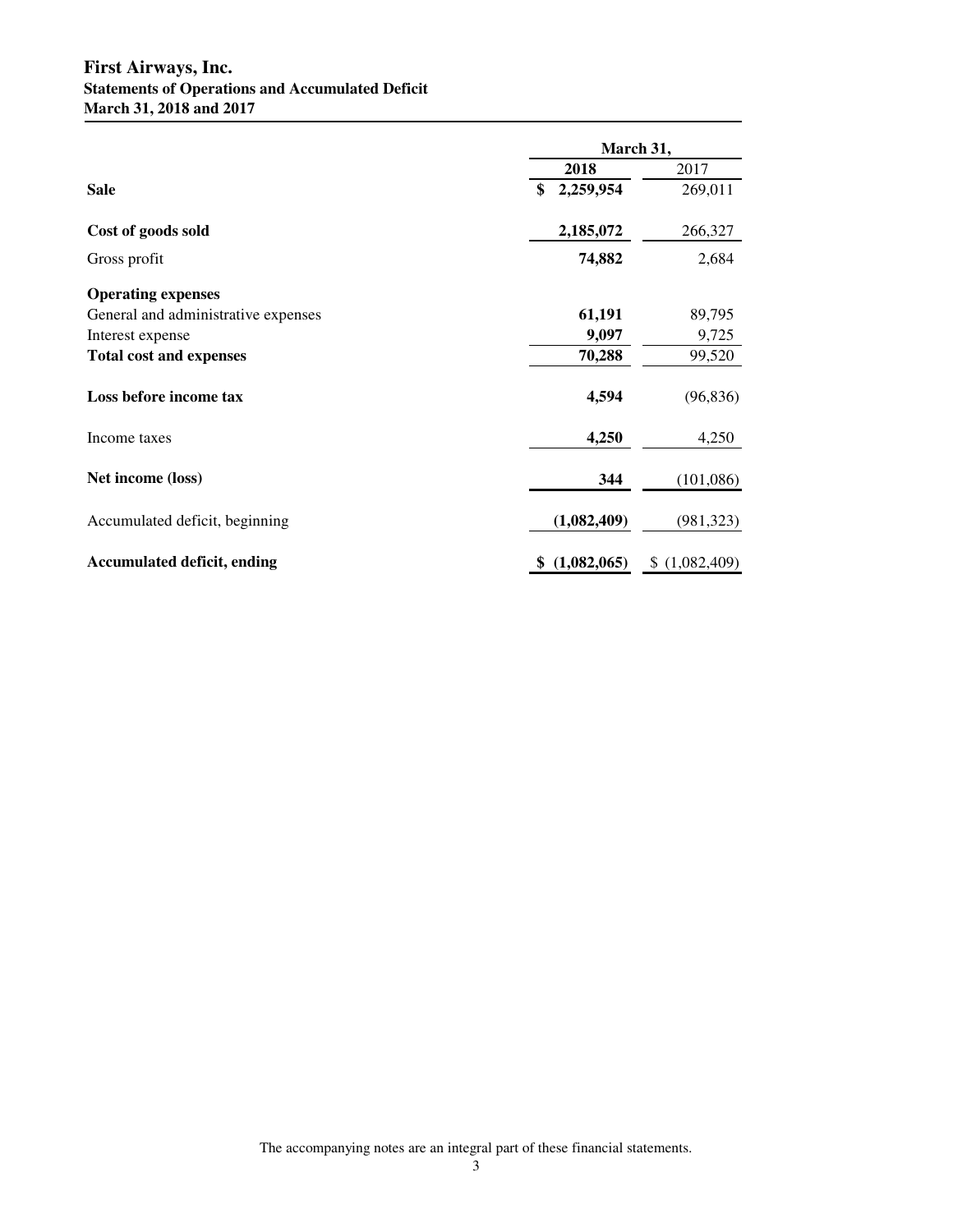#### **First Airways, Inc. Statements of Cash Flows March 31, 2018 and 2017**

|                                                                                      | March 31, |            |               |           |
|--------------------------------------------------------------------------------------|-----------|------------|---------------|-----------|
|                                                                                      |           | 2018       |               | 2017      |
| Cash flows from operating activities                                                 |           |            |               |           |
| Net income (loss)                                                                    | \$        | 344        | \$            | (101,086) |
| Adjustments to reconcile net income (loss) to net cash from<br>operating activities: |           |            |               |           |
| Amortization                                                                         |           | 55,604     |               | 92,671    |
| Increase (decrease) in cash attributable to changes in operating                     |           |            |               |           |
| assets and liabilities:                                                              |           |            |               |           |
| Prepaid expenses                                                                     |           | 9,097      |               | (9,097)   |
| Advance from customer                                                                |           | 96,782     |               |           |
| Decrease in advance to creditor                                                      |           | 409,718    |               | 17,758    |
| Net cash provided by operating activities                                            |           | 571,545    |               | 246       |
| <b>Cash flows from financing activities</b>                                          |           |            |               |           |
| Loan from bank                                                                       |           | (494, 021) |               |           |
| Net cash used in financing activities                                                |           | (494, 021) |               |           |
| Net increase in cash                                                                 |           | 77,524     |               | 246       |
| Cash                                                                                 |           |            |               |           |
| Beginning                                                                            |           | 8,291      |               | 8,045     |
| Ending                                                                               | \$        | 85,815     | $\mathcal{S}$ | 8,291     |
| Supplemental disclosures of cash flow information                                    |           |            |               |           |
| Cash paid for:                                                                       |           |            |               |           |
| Income taxes                                                                         | \$        | 4,250      | \$            | 4,250     |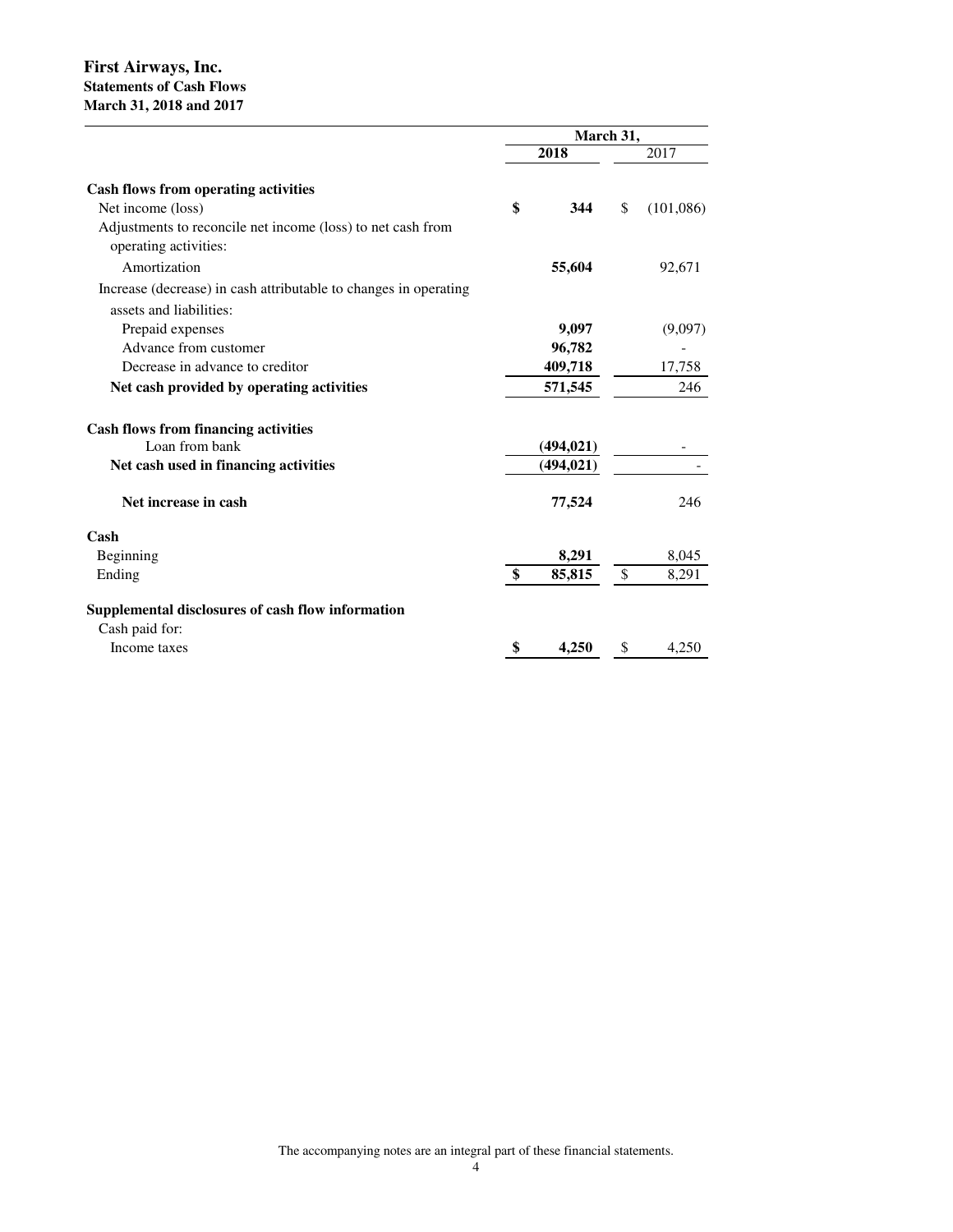### **1. Organization**

First Airways Inc. (First Airways Inc. or the "Company") was incorporated on November 21, 2007 in the state of Delaware. It is a wholly owned subsidiary of TAAL Enterprises Ltd. ("TEL") a company incorporated in India. TEL was formed as a result of demerger of charter division of Taneja Aerospace & Aviation Limited ("TAAL") under the scheme of demerger

First Airways Inc. was initially set up to establish, maintain, provide, and operate air services and chartered services for carriage of passengers, mails, documents, parcels and freight by airplanes, aircrafts or other means of transport in USA or elsewhere. Effective, the year ended March 31, 2017, the Company began buying and selling of steel seamless tubes.

## **2. Summary of Significant Accounting Policies**

#### **Cash**

The Company maintains its cash balances in two financial institutions, which at times may exceed the federally-insured limits. As of March 31, 2018, the Company has no balances at any financial institutions which exceeded the federally-insured limits. The Company has not experienced any losses in such accounts.

#### **Aircraft purchase option**

Aircraft purchase options are recorded at cost on the date of acquisition.

Aircraft purchase option is amortized over the following estimated useful lives or the legal life (as per the amended agreement), whichever is lower with a mid quarter convention:

| <i><b>Assets</b></i>     | <b>Estimated useful life</b> |
|--------------------------|------------------------------|
| Aircraft purchase option | 132 months                   |

#### **Use of Estimates**

In preparing the Company's financial statements in conformity with accounting principles generally accepted in the United States of America. Management is required to make estimates and assumptions that affect the reported amounts of assets and liabilities and the disclosure of contingent assets and liabilities at the date of the financial statements, and the reported amounts of revenues and expenses during the reporting period. Actual results could differ from those estimates.

## **Income Taxes**

Authoritative guidance on accounting for income taxes requires recognition of deferred tax assets and liabilities for the expected future tax consequences of events that have been included in the financial statements or tax returns. Under this method, deferred tax assets and liabilities are determined based on differences between the financial statement and tax bases of assets and liabilities, using enacted tax rates in effect for the year in which the difference are expected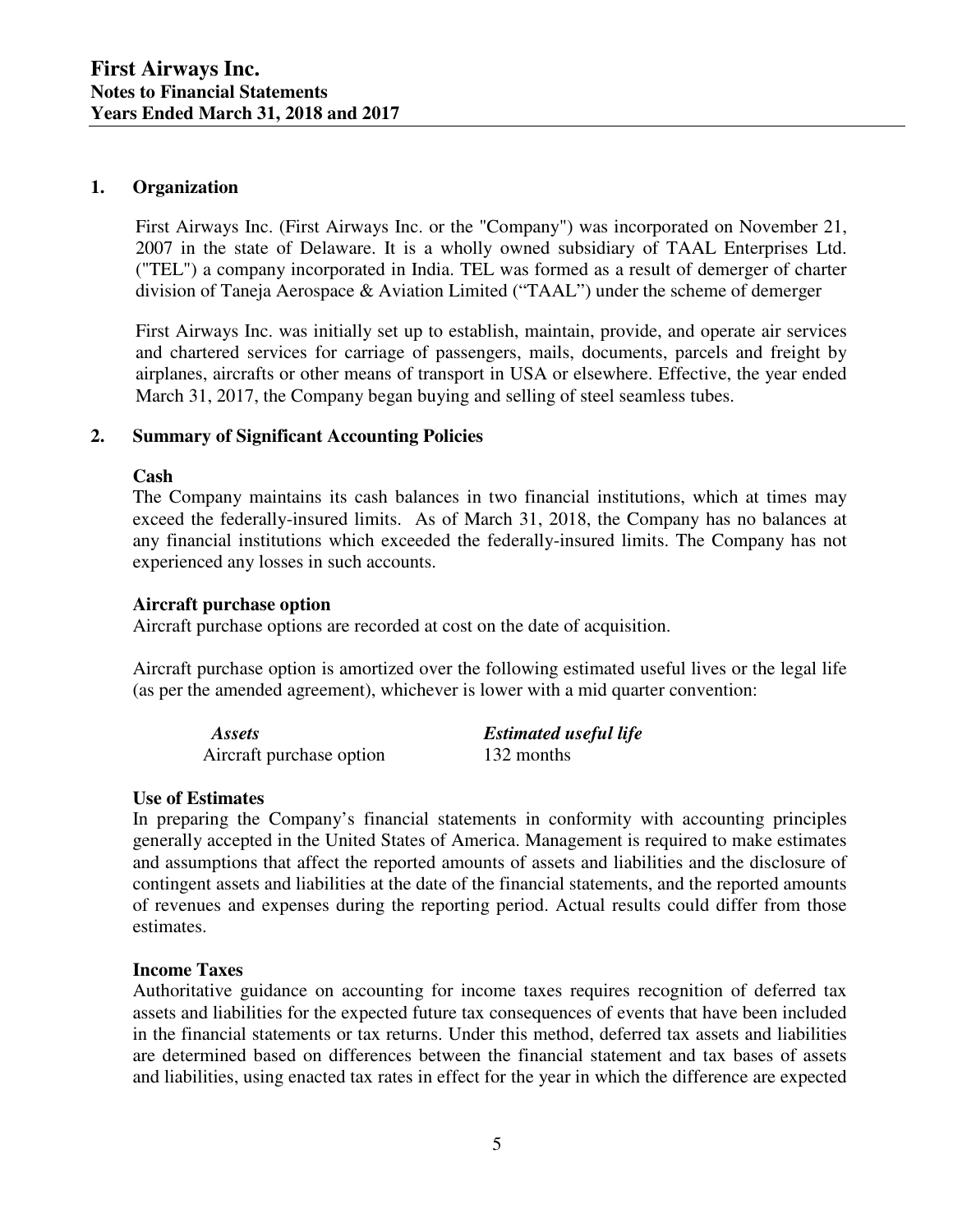to reverse. Valuation allowances are established when necessary to reduce deferred tax assets to amounts expected to be realized.

The Company follows the authoritative guidance relating to uncertainty in income taxes which prescribes a comprehensive model for the manner in which a company should recognize, measure, present and disclose in its financial statements all material uncertain tax positions that they have taken or expect to take on a tax return. As of March 31, 2018 and 2017, the only tax jurisdiction to which the Company is subject is the United States. Open tax years relate to years in which unused net operating losses were generated. As of the adoption of this authoritative guidance, the Company's open tax years extend back to 2008. In the event that the Company concludes that it is subject to interest and/or penalties arising from uncertain tax positions, the Company will present interest and penalties as a component of income taxes. No amounts of interest or penalties were recognized in the Company's statements of operations or balance sheets upon adoption of this authoritative guidance or as of and for the years ended March 31, 2018 and 2017.

#### **Subsequent Events**

In preparing these financial statements, the Company has evaluated subsequent events through May 13, 2018, which is the date that the financial statements were available for issuance. All appropriate subsequent event disclosures, if any, have been made in the notes to the financial statements.

## **3. Aircraft Purchase Option**

|                                            | 2018       | 2017       |
|--------------------------------------------|------------|------------|
| Aircraft purchase option                   | \$926,737  | \$926,737  |
| Less: Accumulated amortization             | (926, 737) | (926, 740) |
|                                            |            | (3)        |
| Aircraft purchase option - current portion | 37,070     | 92,671     |
|                                            | \$37,070   |            |

On December11, 2007, the Company purchased an aircraft purchase option vide option agreement ("agreement") for Cessna aircraft 525A; Serial Number 525A-0373 ("aircraft") from Cessna Finance corporation ("CFC"). The said aircraft is leased to TAAL (the erstwhile parent company) vide aircraft lease No. 01-0043297-0010559-01("aircraft lease"), dated December 11, 2007 for a term of 120 months. As per the agreement, the Company has an option to purchase the Cessna aircraft subject to aircraft lease on any monthly lease rental payment date or on the last day of the term of the lease. In the event this option is exercised, the company shall, on or before the date of purchase, pay CFC the Stipulated Loss Value of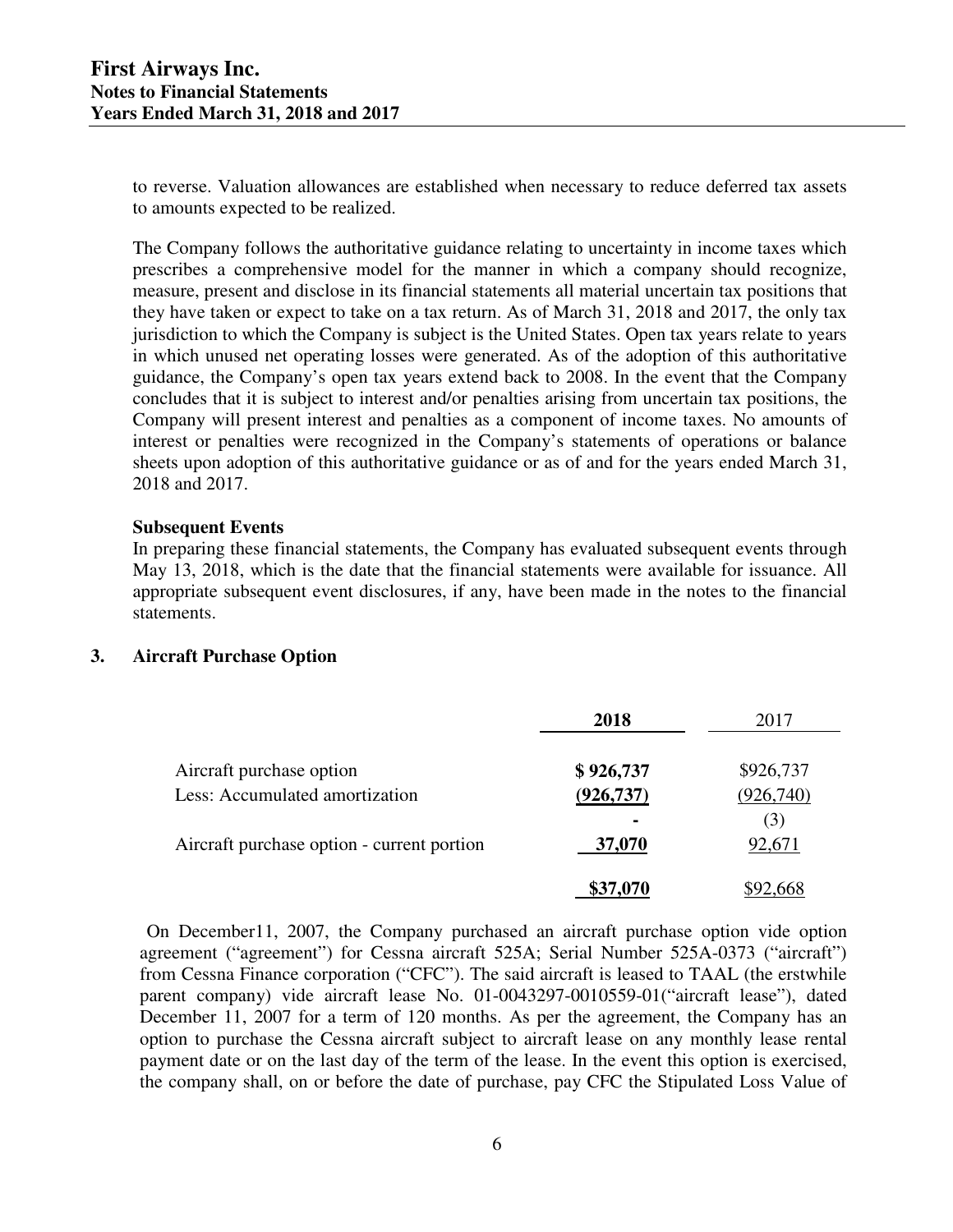the aircraft plus all other sums then due under the aircraft lease or under any other agreements, which will be considered as the "Purchase Option Price".

On January 22, 2018, the Company entered into an amendment to this agreement whereby the purchase option period has been extended to December 12, 2018.

Considering the above amended agreement, the balance lying in Aircraft purchase option as at 1st April 2017 amounting to US \$ 92,674 is being amortized over the balance period of 20 months.

As per the amended agreement, the Stipulated Loss Value at the end of the 132 month lease term is \$1,550,082.

The Company is estimating the use of the Aircraft purchase option at the end of the 132 month lease term with mid-quarter convention. Amortization for each of the years ended March 31, 2017, was approximately \$93,000. The aircraft was put to use on February 20, 2008.

## **4. Credit facility**

On October 16, 2015, the Company obtained a Stand by letter of credit loan facility from Bank of India, Hong Kong to facilitate discounting of an export transaction of TAAL. Under the arrangement, the Company obtained a loan of \$494,021 from Bank of India which was collateralized by the stand by letter of credit issued by TAAL's bank. The facility was renewed through September 30, 2017 and carried interest at the rate of 12 months LIBOR plus 2.25% per annum.

The loan amount, net of interest charged by the bank was advanced TAAL and included in advance to creditor in the accompanying balance sheet.

This loan was repaid at its due date.